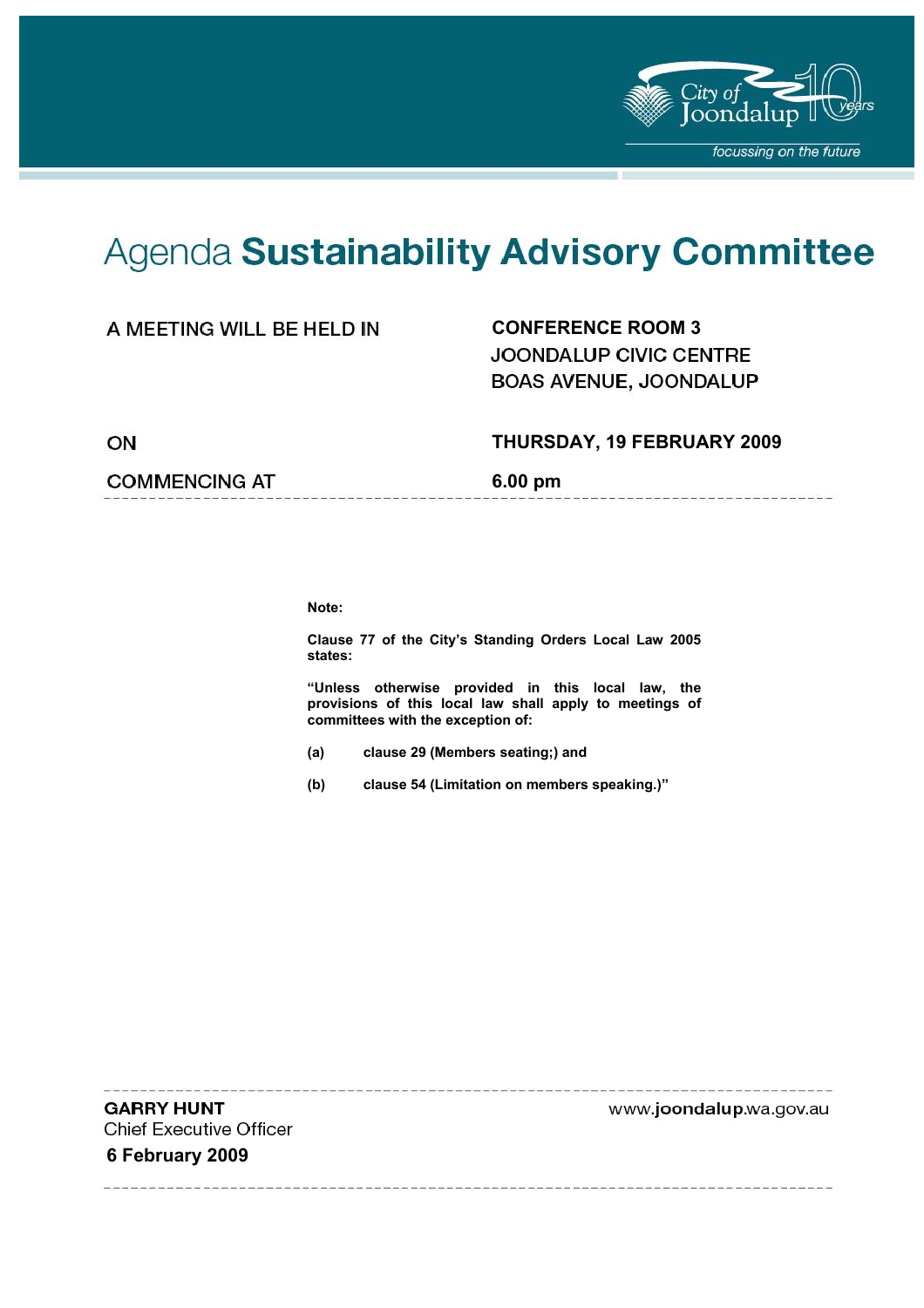# **CITY OF JOONDALUP**

Notice is hereby given that a meeting of the **SUSTAINABILITY ADVISORY COMMITTEE** will be held in Conference Room 3, Joondalup Civic Centre, Boas Avenue, Joondalup on **THURSDAY, 19 FEBRUARY 2009** commencing at **6.00 pm.** 

GARRY HUNT Chief Executive Officer **Joondalup** 6 February 2009 Western Australia

# **AGENDA**

#### **Committee Members (12)**

Cr Brian Corr **Presiding Person** Cr Albert Jacob, JP Cr Russ Fishwick

Cr Mike Norman Deputy Presiding Person

Mr Steve Magyar **Community Representative** Mr Rainer Repke Community Representative Mr Alan Green **Community Representative** Mr Brett Dorney **Community Representative** Mr John Chester **Community Representative**<br>Mr John Rule **Community Representative Community Representative** Mr Peter Jacoby Community Representative Ms Ute Goeft Community Representative

#### **Quorum for meetings (6)**

The quorum for a meeting is to be at least 50% of the number of offices (whether vacant or not) of members of the committee.

#### **Simple majority:**

A simple majority is to be more than 50% of those members present at the meeting.

#### **Absolute majority: (7)**

An absolute majority is to be more than 50% of the number of offices (whether vacant or not) of the committee.

#### **Casting vote:**

In the event that the vote on a motion is tied, the presiding person must cast a second vote.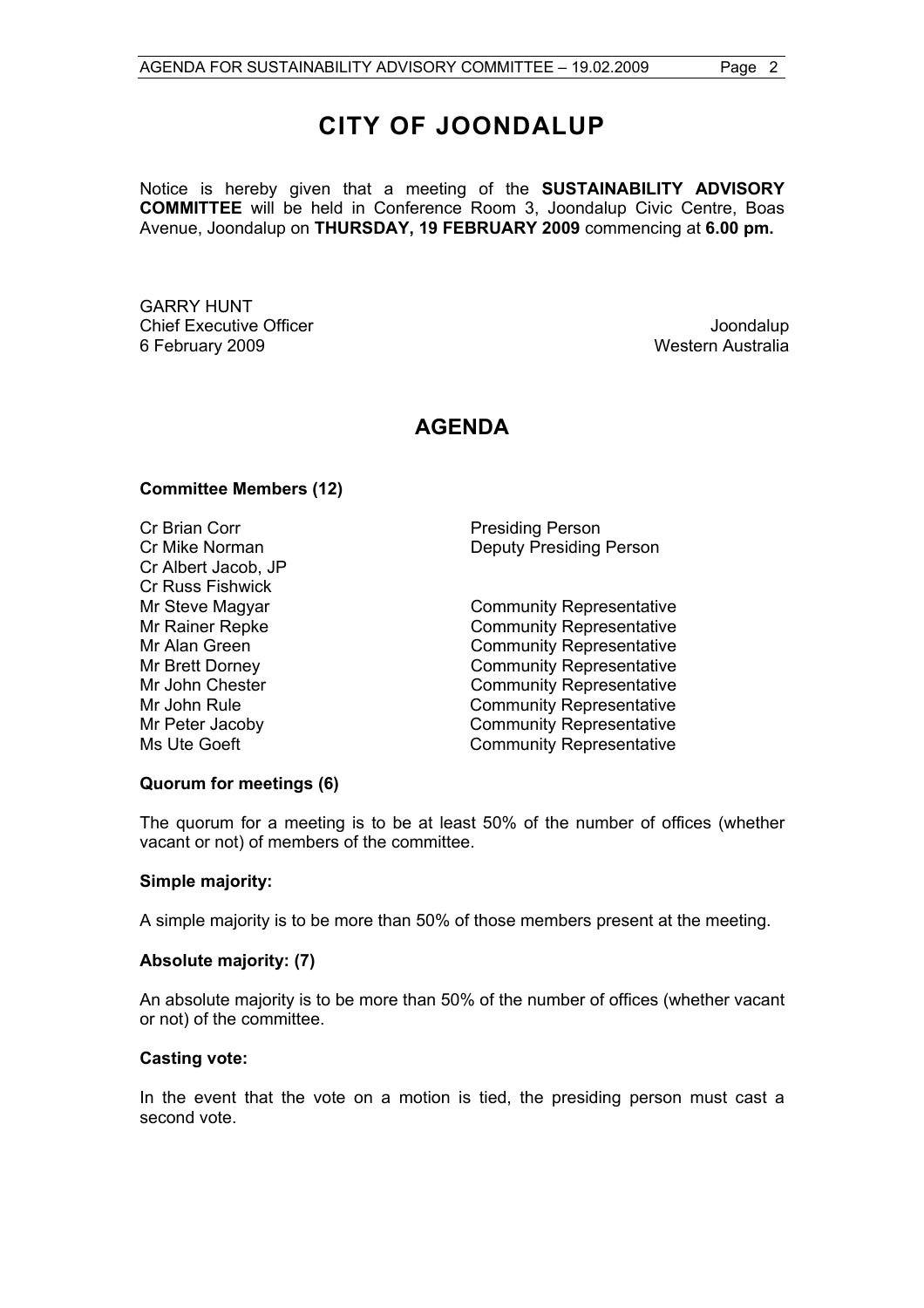#### **Terms of Reference**

- ¾ *To recommend to the City of Joondalup Council on policy, advice and appropriate courses of action that promote sustainability, which is (1) environmentally responsible, (2) socially sound and (3) economically viable*
- ¾ *To provide advice to Council on items referred to the Committee from the City of Joondalup administration*

#### **DECLARATION OF OPENING**

#### **APOLOGIES/LEAVE OF ABSENCE**

#### **CONFIRMATION OF MINUTES**

MINUTES OF THE SUSTAINABILITY ADVISORY COMMITTEE HELD 23 OCTOBER 2008

#### **RECOMMENDATION**

**That the minutes of the meeting of the Sustainability Advisory Committee held on 23 October 2008 be confirmed as a true and correct record.** 

**ANNOUNCEMENTS BY THE PRESIDING PERSON WITHOUT DISCUSSION** 

#### **DECLARATIONS OF INTEREST**

#### **IDENTIFICATION OF MATTERS FOR WHICH THE MEETING MAY SIT BEHIND CLOSED DOORS**

#### **PETITIONS AND DEPUTATIONS**

#### **REPORTS**

#### **Page**

- **Item 1 Presentation of Landscape Master Plan [24597] 5**
- **Item 2 Presentation of Biodiversity Action Plan [24597] 8**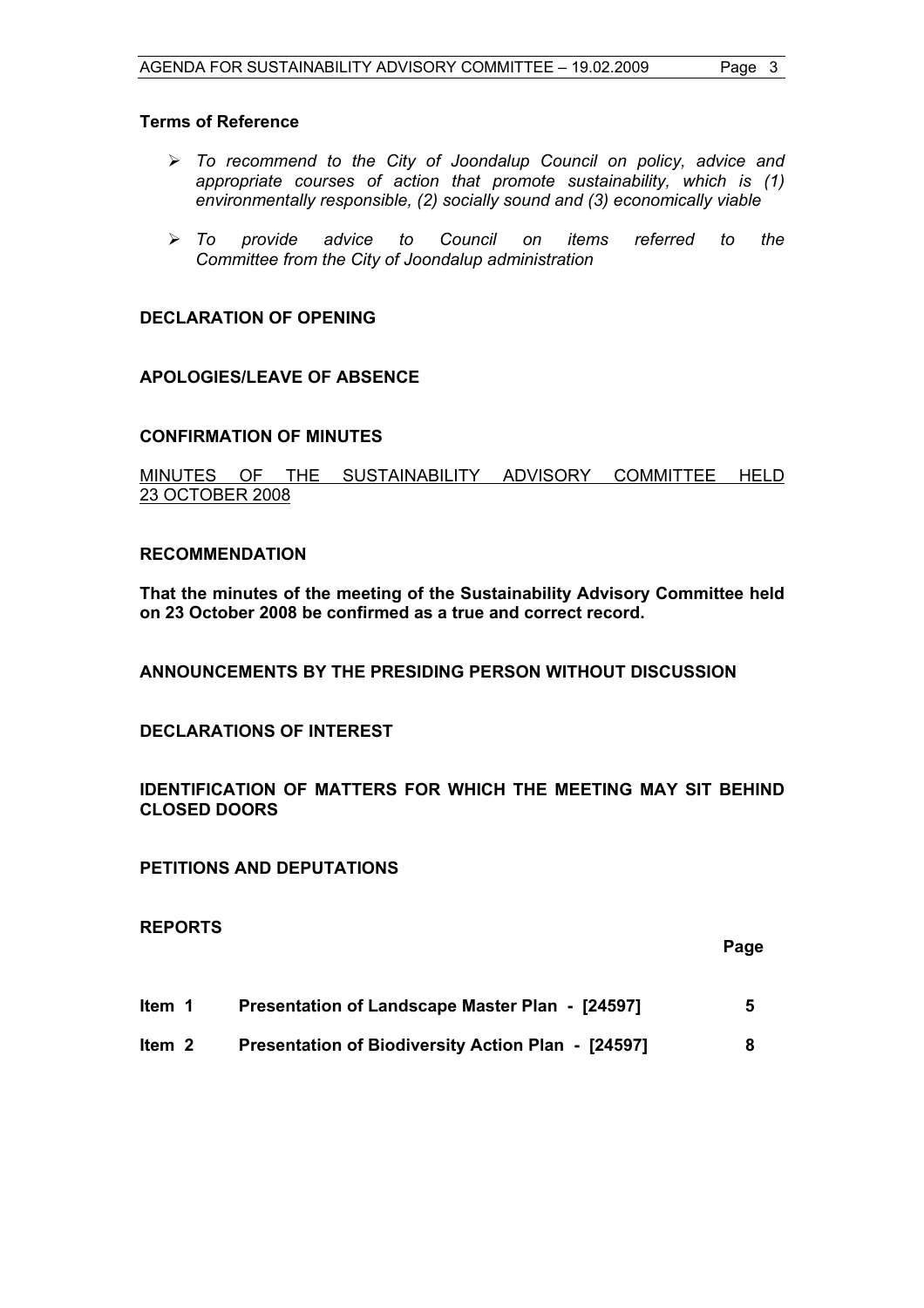### **MOTIONS OF WHICH PREVIOUS NOTICE HAS BEEN GIVEN**

## **REQUESTS FOR REPORTS FOR FUTURE CONSIDERATION**

**CLOSURE**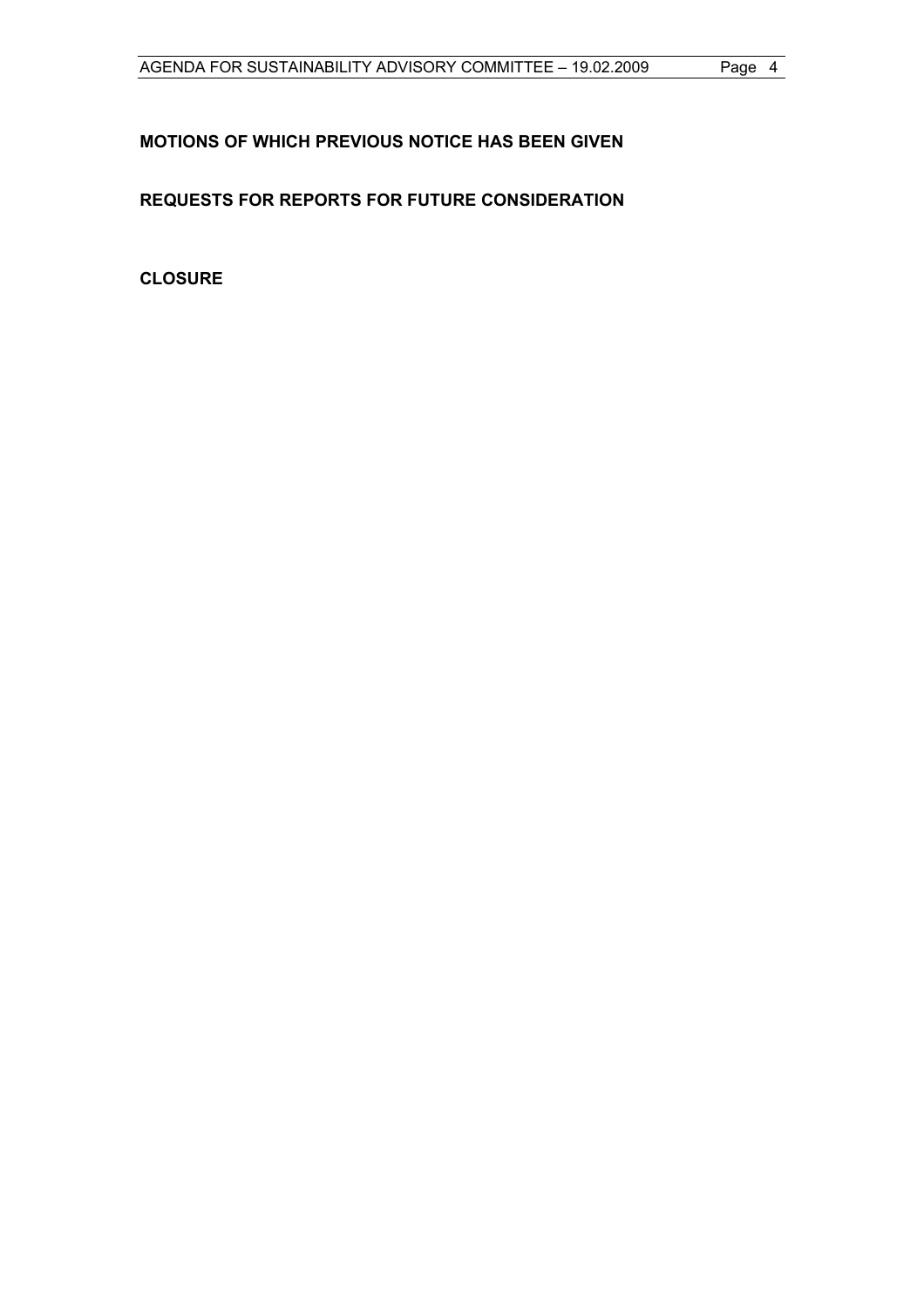# **ITEM 1 PRESENTATION OF LANDSCAPE MASTER PLAN - [24597]**

**WARD:** All

**RESPONSIBLE** Mr Ian Cowie **DIRECTOR:** Governance and Strategy

#### **PURPOSE/ EXECUTIVE SUMMARY**

To present to the Sustainability Advisory Committee the City of Joondalup Landscape Master Plan 2009-2019 (LMP) as adopted by Council at its meeting held on 16 December 2008.

#### **BACKGROUND**

In February 2007, a desktop review of landscape planning and management within the City of Joondalup was undertaken. The purpose of this study was to assess the City's current approach to landscape master planning and to develop new principles and concepts to underpin a future LMP. These principles and concepts were developed in alignment with community expectation and sustainable environmental management. Council at its meeting on 18 March 2008 (CJ034-03/08 refers) resolved inter alia to:

*"REQUEST the development of a Strategic Landscape Master Plan to specifically guide the implementation of landscape planning within the City."* 

#### **DETAILS**

Council at its meeting on 16 December 2008 (CJ259-12/08 refers) adopted the City of Joondalup Landscape Master Plan 2009-2019 shown as Attachment 1.

#### **Legislation – Statutory Provisions:**

There are currently no legislative requirements for the City to adopt landscape master planning. However, recent State Government legislation now requires local governments to assess and reduce water usage within prescribed limits which can be largely achieved through the implementation of actions contained in the LMP.

#### **Risk Management considerations:**

A key operational and financial risk for landscape master planning will be the costs associated with the implementation and ongoing maintenance of landscaping works. It is therefore important that pilot and iconic projects are the subject of a cost benefit analysis.

Another risk may be the reaction of the community to changing the profile of parks. The community will need to be engaged and advised through effective consultation during the planning and implementation of individual landscaping projects.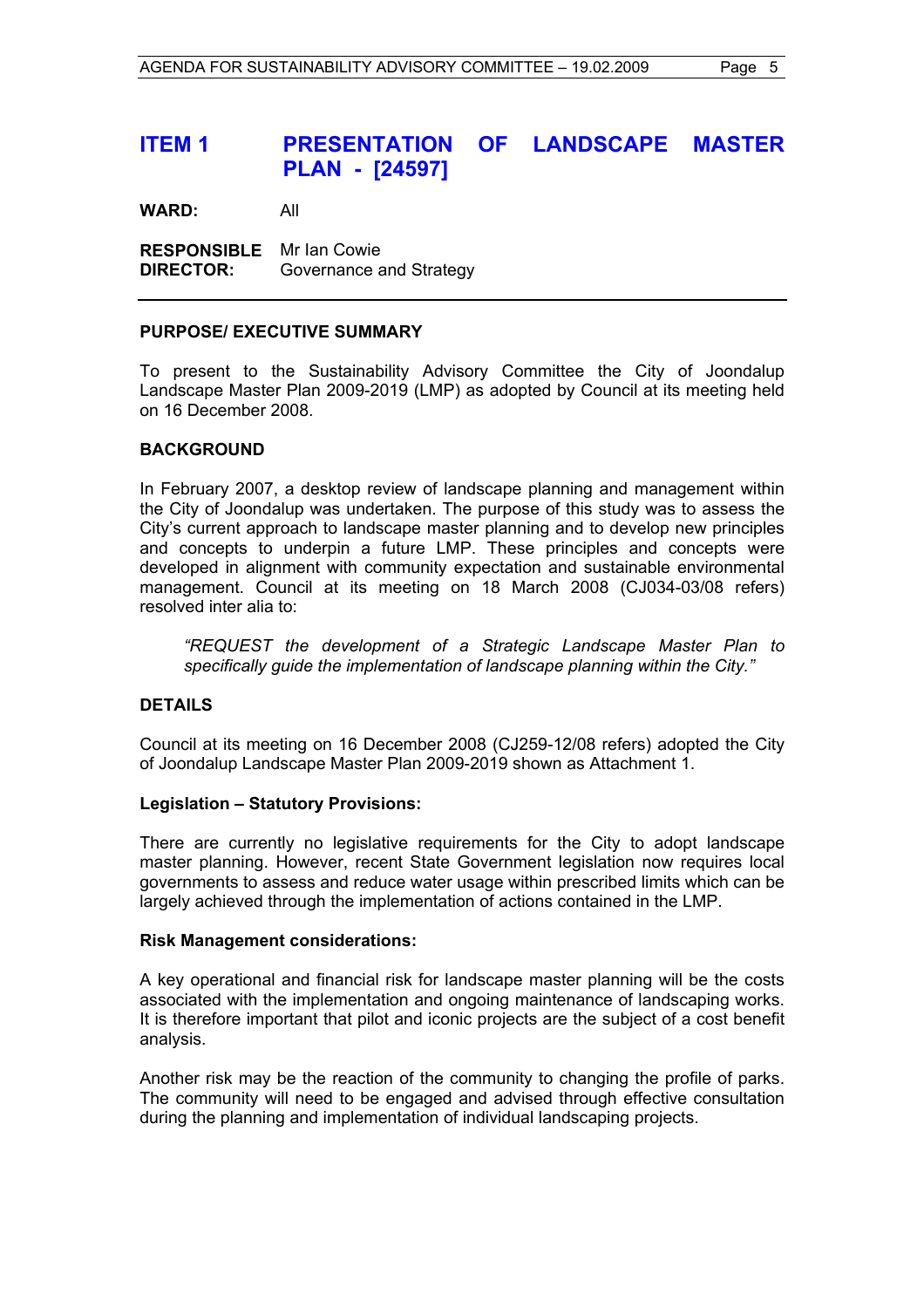#### **Financial/Budget Implications:**

The Landscape Master Plan is not a funded Plan. Individual on ground projects will be determined on an annual basis and funding will be allocated through the annual budget process.

#### **Policy Implications:**

The landscape master planning proposal has a link to the City's Sustainability Policy. It will also link in with the City's commitment to designing out crime and the detailed planning stages of individual open space areas will take this aspect into account.

#### **Regional Significance:**

The City may consider partnerships with other local governments in undertaking projects, particularly those that share common boundaries. It is understood that the City of Stirling has commenced piloting similar water-saving concepts to those contained in the LMP. This may provide partnership opportunities going forward.

#### **Sustainability Implications:**

Effective landscape master planning has the potential to produce long-term sustainability for the City's public open spaces.

#### **Consultation:**

A key component of landscape master planning will be the need for community consultation, engagement and education. The LMP sets out a series of actions that will engage and educate the community about the City's landscaping objectives. These will occur as key on-ground projects are planned and implemented. A specific process for community engagement will be developed and implemented for all relevant individual landscaping projects as detailed within the actions of this Plan.

#### **COMMENT**

The City of Joondalup has a significant opportunity to become a leader in climate change response whilst retaining public amenity within public open spaces. Developing and maintaining public open spaces, verges/medians and building surrounds are critical aspects of the core business of local government. This is particularly true in the current environment, when much pressure is placed upon local government to explore better ways of managing public spaces in response to climate change challenges.

The LMP will directly support the objectives of other key plans the City has developed, or is in the process of developing, including the ICLEI Water Action Plan and the Department of Water's Water Conservation Plan. Furthermore, the approach being taken by the City has been acknowledged by the Department of Water, who awarded the City a high commendation at its recent Water Awards. As part of the LMP processes, all of the City's public open space, verges/medians and building surrounds are currently being assessed on the basis of pre-formulated criteria to determine their priority for landscape master planning.

This priority listing will lead to a schedule of works to enable Individual Landscaping Plans for parks, verges/medians and building surrounds to be developed over time, as priority dictates. An initial priority listing will be developed as an action of the LMP.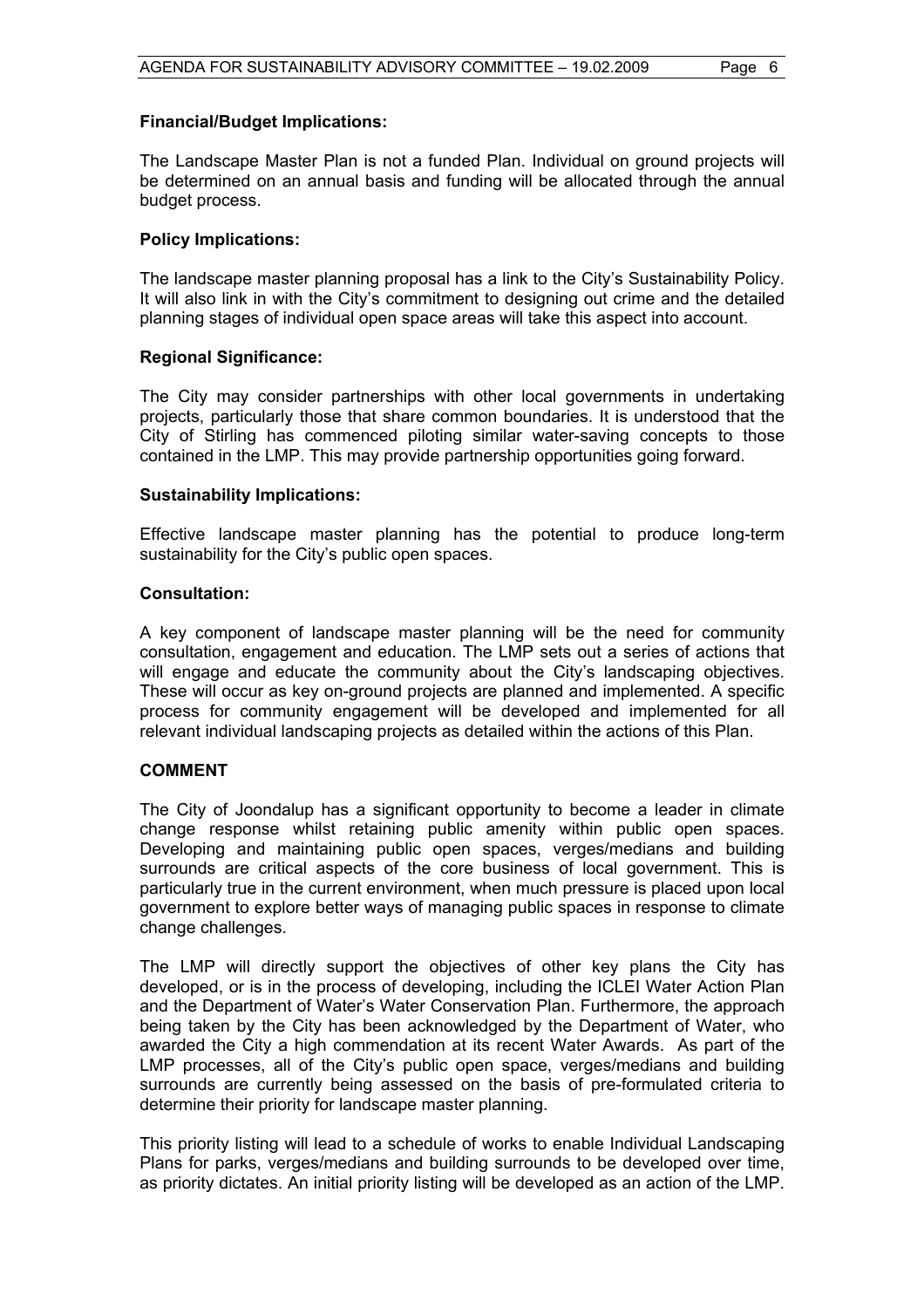It should be noted that the LMP will provide a program of works that will likely span a 10-20 year rolling program, depending on the results of the prioritising of works and the resources required. It is envisaged that the program of works to be developed would replace the Dry Parks Program of the Capital Works Program and that the Landscape Master Planning Program will be implemented once pilot and iconic projects have been completed and evaluated.

#### **ATTACHMENTS**

Attachment 1 Landscape Master Plan 2009-2019

#### **VOTING REQUIREMENTS**

Simple Majority

#### **RECOMMENDATION**

**That the Sustainability Advisory Committee NOTES the attached Landscape Master Plan 2009-2019 endorsed by Council.** 

*Appendix 1 refers*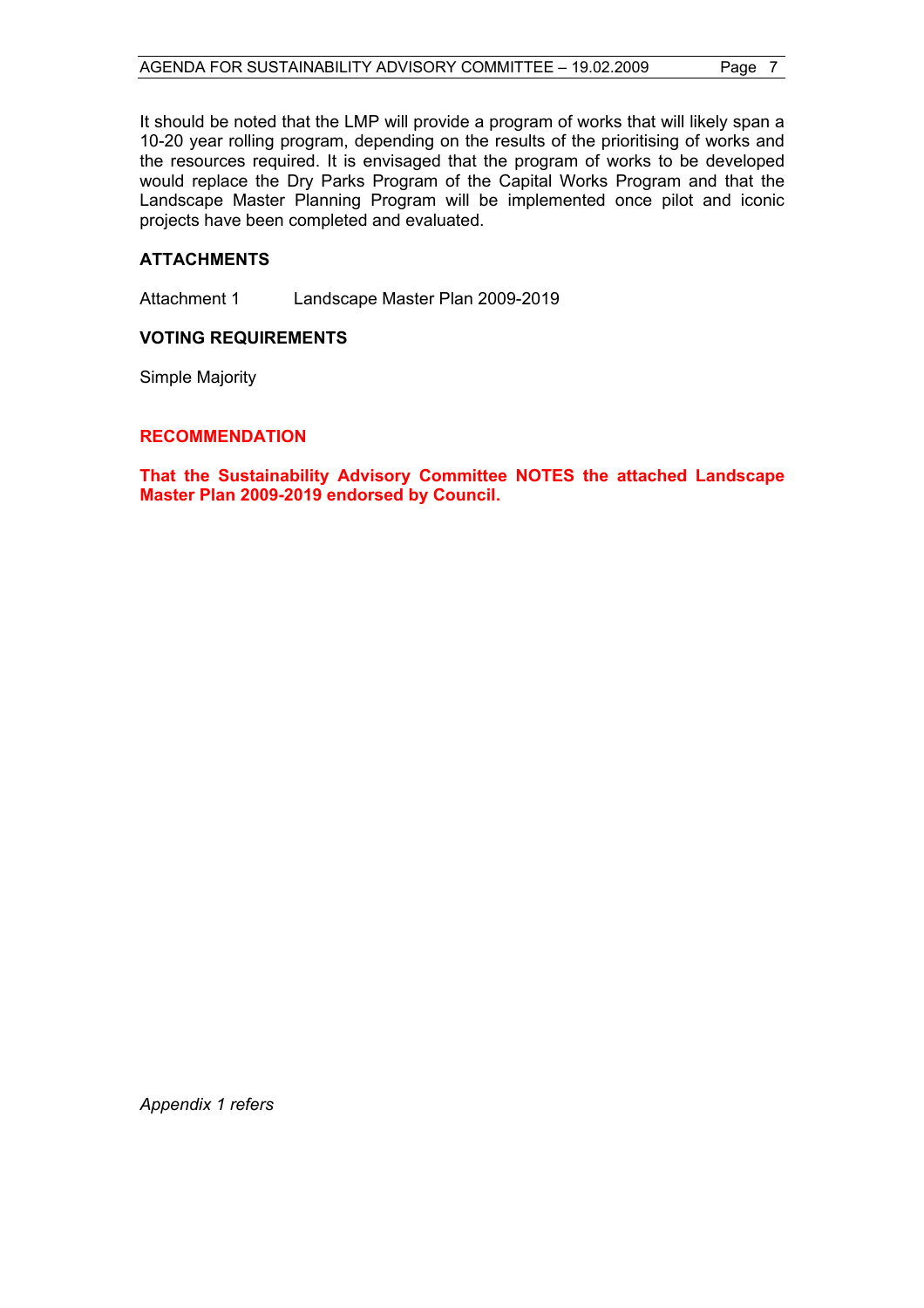# **ITEM 2 PRESENTATION OF BIODIVERSITY ACTION PLAN - [24597]**

**WARD:** All

**RESPONSIBLE** Mr Ian Cowie **DIRECTOR:** Governance and Strategy

#### **PURPOSE/ EXECUTIVE SUMMARY**

To present to the Sustainability Advisory Committee the City of Joondalup Biodiversity Action Plan 2009-2019 (BAP) as adopted by Council at its meeting held on 16 December 2008.

#### **BACKGROUND**

The Local Action for Biodiversity (LAB) Project is an ICLEI partnership project, involving 21 cities from around the world, to enhance the profile, planning and management of biodiversity at a local level. The aim of the three year project is to develop a Local Government Network for biodiversity action, broadly representative of ICLEI's regions and continents, to promote a greater understanding of local government biodiversity issues leading to the implementation of appropriate measures within the participating local governments.

The City of Joondalup has been actively progressing the ICLEI LAB project five step process which is outlined as follows:

*Step 1:* 

*Development of a biodiversity report that documents the current state of biodiversity and its management within each City.* 

The City of Joondalup has completed Step 1 with the production of its Local Action for Biodiversity Report which was showcased at the Local Action for Biodiversity Mayor's Conference held in May 2008 in Bonn, Germany.

*Step 2:* 

*Ensuring long-term commitment by City leadership to sustainable biodiversity management through LAB cities formally endorsing a local government biodiversity declaration.* 

Step 2 was completed on 19 February 2008 with Council endorsing the signing of the Durban Commitment: Local Government for Biodiversity Statement and the Countdown 2010 – Save Biodiversity Declaration, with the subsequent signing of both documents in September 2008 at the international LAB Workshop in Durban, South Africa.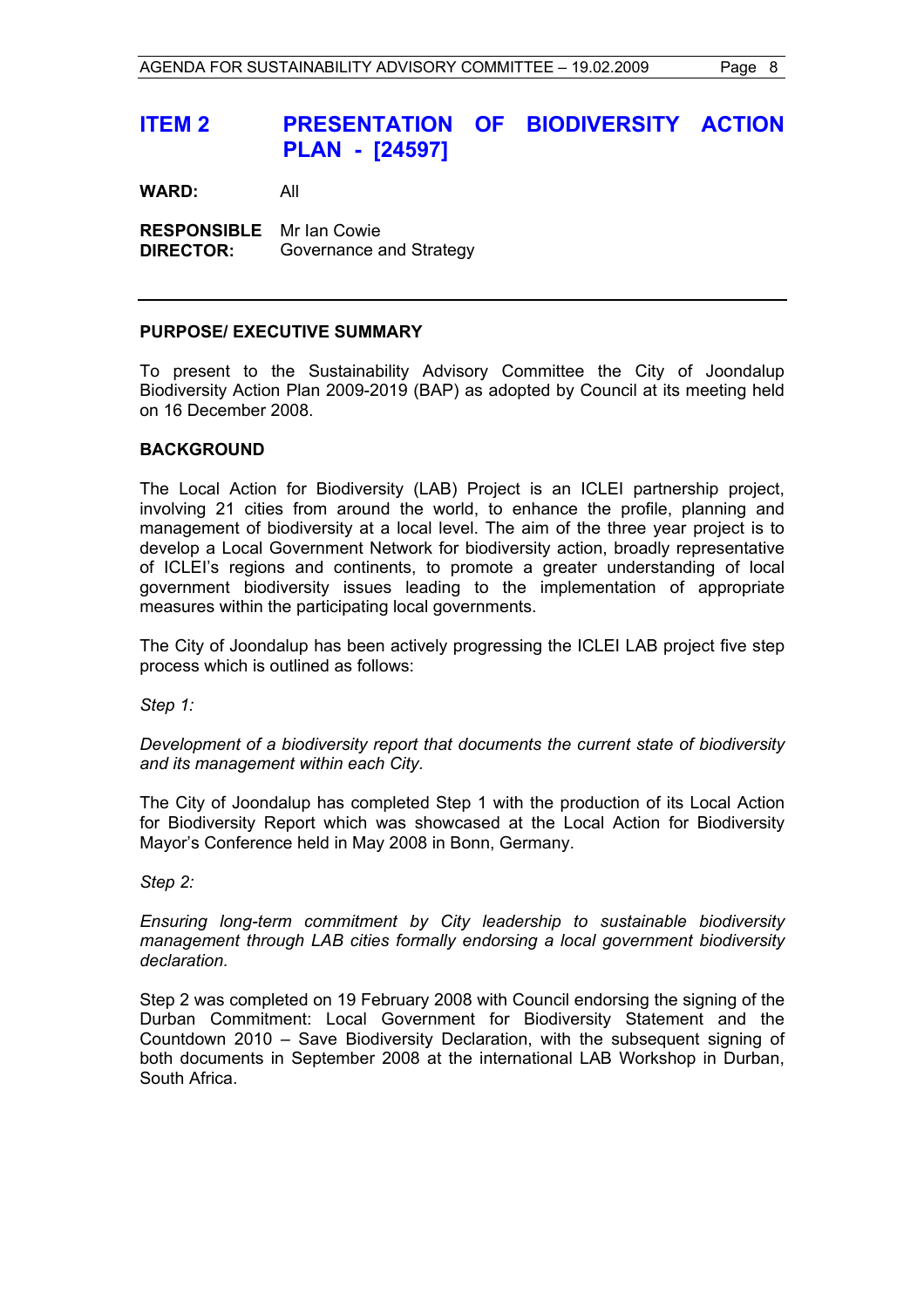#### *Step 3:*

*Development of a 10-year Biodiversity Action Plan for the City that includes commitment to biodiversity preservation within broader City plans.* 

#### *Step 4:*

*Formal acceptance by Council of the City's BAP.* 

*Step 5:* 

*Implementation of five new on-the-ground biodiversity projects by the end of the three year project (all of which are currently in progress).* 

Council at its meeting on 16 December 2008 (CJ260-12/08 refers) adopted the attached BAP, thus serving to complete Steps 3 and 4.

#### **DETAILS**

The Council endorsed City of Joondalup Biodiversity Action Plan 2009-2019 is included as Attachment 1.

#### **Legislation – Statutory Provisions:**

Not Applicable.

#### **Risk Management considerations:**

Not Applicable.

#### **Financial/Budget Implications:**

The BAP is not a funded plan. Individual on ground projects will be funded through the annual budget process.

#### **Policy Implications:**

Not Applicable.

#### **Regional Significance:**

Actions outlined within the BAP give rise to a number of projects that will require regional cooperation as well as the support of the State Government. Topics such as the Yellagonga Regional Park, biodiversity corridors and ocean water management are areas that will require a regional approach.

#### **Sustainability Implications:**

Protecting biodiversity is the cornerstone to protecting healthy ecosystems. Maintaining healthy ecosystems improves the chances of plants, animals and landscapes recovering from unpredictable natural occurrences such as fire, flood, cyclones and the potential effects of climate change. The aesthetic value of natural open space areas also contributes to the well-being of the community.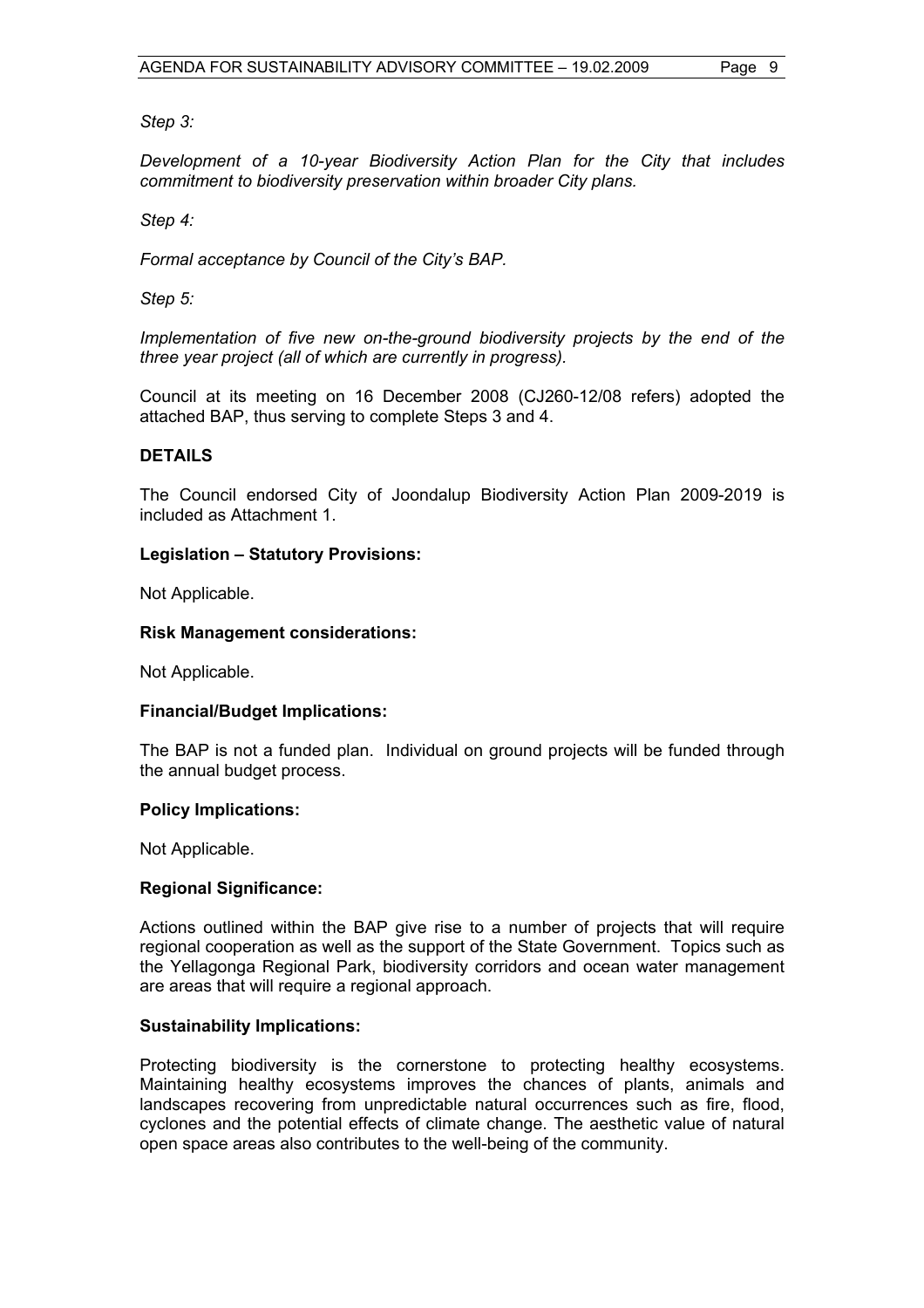#### **Consultation:**

The Biodiversity Action Plan is an operational plan that will guide the work of the City over the next 10 years in managing its biodiversity and natural areas. Given the nature of the Plan it is therefore considered not necessary to seek public comment in this instance. However, it should be noted that the implementation of many of the actions contained in the BAP will give rise to community consultation and engagement as specific projects are planned and implemented.

#### **COMMENT**

The City's involvement in the ICLEI LAB Project has placed the City as a leader in this field including on the international stage. The City's LAB project was listed as finalist in the State's Environment Awards for 2008, which has drawn state wide attention to the work being undertaken through this project. The production and adoption of a long term action plan will provide the City with a framework to progress biodiversity conservation and enhancement.

#### **ATTACHMENTS**

Attachment 1 Biodiversity Action Plan 2009-2019

#### **VOTING REQUIREMENTS**

Simple Majority

#### **RECOMMENDATION**

**That the Sustainability Advisory Committee NOTES the attached Biodiversity Action Plan 2009-2019 endorsed by Council.** 

*Appendix 2 refers*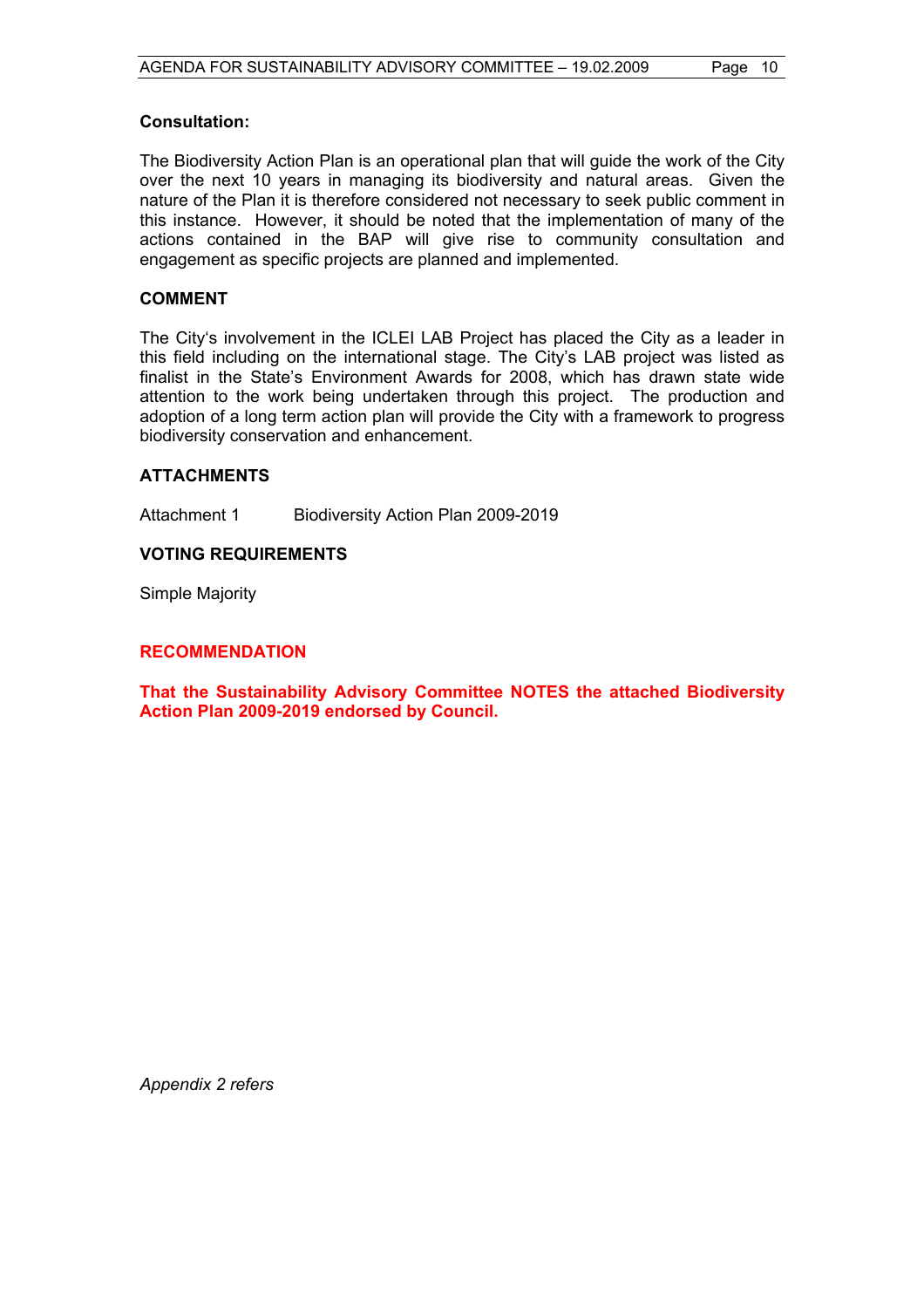#### **MOTIONS OF WHICH PREVIOUS NOTICE HAS BEEN GIVEN**

#### **NOTICE OF MOTION – MR S MAGYAR**

In accordance with Clause 26 of Standing Orders Local Law 2005, Mr Magyar has given notice of his intention to move the following motion at the Sustainability Advisory Committee Meeting to be held on 19 February 2009:

 *"That the Sustainability Advisory Committee, in accordance with Council's resolution of 30th September 2008, Item CJ198-09/08, that "Council requests that proposals for workshops be presented to Council in the first instance to determine whether a workshop should be held", hereby submitted the following reports and references and documents for Council's determination of the suitability of the documents for a Sustainability Advisory Committee Workshop:* 

- *1 "Sustainability Reporting Guidelines, Version 3.0", Global Reporting Initiative;*
- *2 "Standards and Practices for Forecasting", J Scott Armstrong, The Wharton School, University of Pennsylvania;*
- *3 Weathercocks & signposts, The environment movement at a crossroads, April 2008, WWF;*
- *4 "Five Axioms of Sustainability", Richard Heinberg's MuseLetter #178 – February 2007."*

#### **Officer's Comment**

Council at its meeting held in September 2008 (Item CJ198-09/08 refers) resolved that:

*"requests for proposed workshops are to be presented to Council in the first instance to determine whether a workshop should be held."* 

If the above motion is supported by the Sustainability Advisory Committee, the matter will be forwarded to Council for its determination.